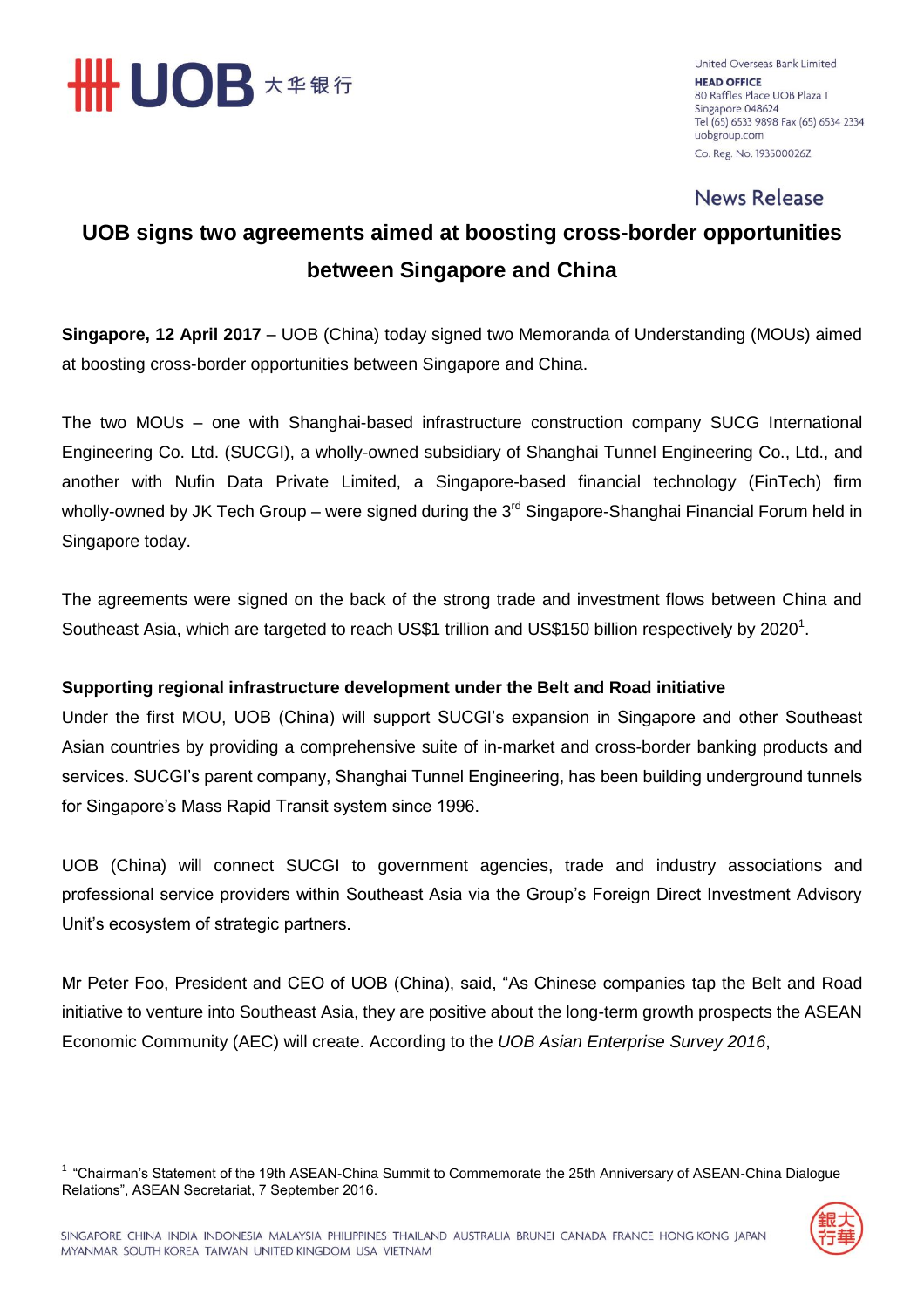# **HHUOB X # \$ 5**

UNITED OVERSEAS BANK (CHINA) LIMITED No. 116, 128 Yincheng Road, Pudong New Area, Shanghai 200120 Tel: (86) 21 6061 8888 Fax: (86) 21 6886 0908 **SWIFT: UOVBCNSH** Website: www.uobchina.com.cn

**News Release** 

72 per cent of Chinese enterprises are optimistic that the AEC will make their regional business expansion easier<sup>2</sup>.

"As Chinese companies seize opportunities in Southeast Asia, they seek a partner with a strong regional network and solid understanding of the local environment. The depth and breadth of UOB Group's Southeast Asian franchise enables us to offer unique local insight and expertise which will help SUCGI to pinpoint infrastructure development opportunities in the region," Mr Foo said.

Mr Lee Yip Kwong, Vice General Manager of SUCGI, said, "We see immense potential in Southeast Asia's infrastructure sector with the advancement of regional initiatives, in particular the Belt and Road initiative and the ASEAN Economic Community. With the support from UOB Group, we believe that we will be able to identify and seize business opportunities in the region more effectively."

### **Helping medium- to large-sized companies tap Fintech solutions for greater efficiency**

Under the second MOU, UOB (China) will support Nufin Data Private Limited's entry into the China market by helping Nufin Data introduce Nemo, a cloud-based supply chain financing solution, to the Bank's medium- to large-sized corporate clients.

Through Nemo, companies can digitise and automate their accounts payable and receivable processes, reducing the time they take from weeks to only a few days. This will enable them to manage accounts reconciliation with their vendors and distributors more efficiently.

This MOU is also part of the collaboration between UOB Group and JK Tech Group that will improve the application process for supply chain financing. As clients' Nemo accounts will be connected to their UOB account, they and their suppliers will be able to apply for financing with a click of a button.

Mr Foo said, "Funding is critical to our clients' business growth and development but is often slowed down due to tedious administrative and manual processes within their business. By helping our

<sup>2</sup> The *UOB Asian Enterprise Survey 2016* polled 2,500 business leaders across Asia, including 1,000 from China. The objective was to understand the challenges Asian enterprises are facing, and the strategies and plans they have to fuel their next stage of growth.